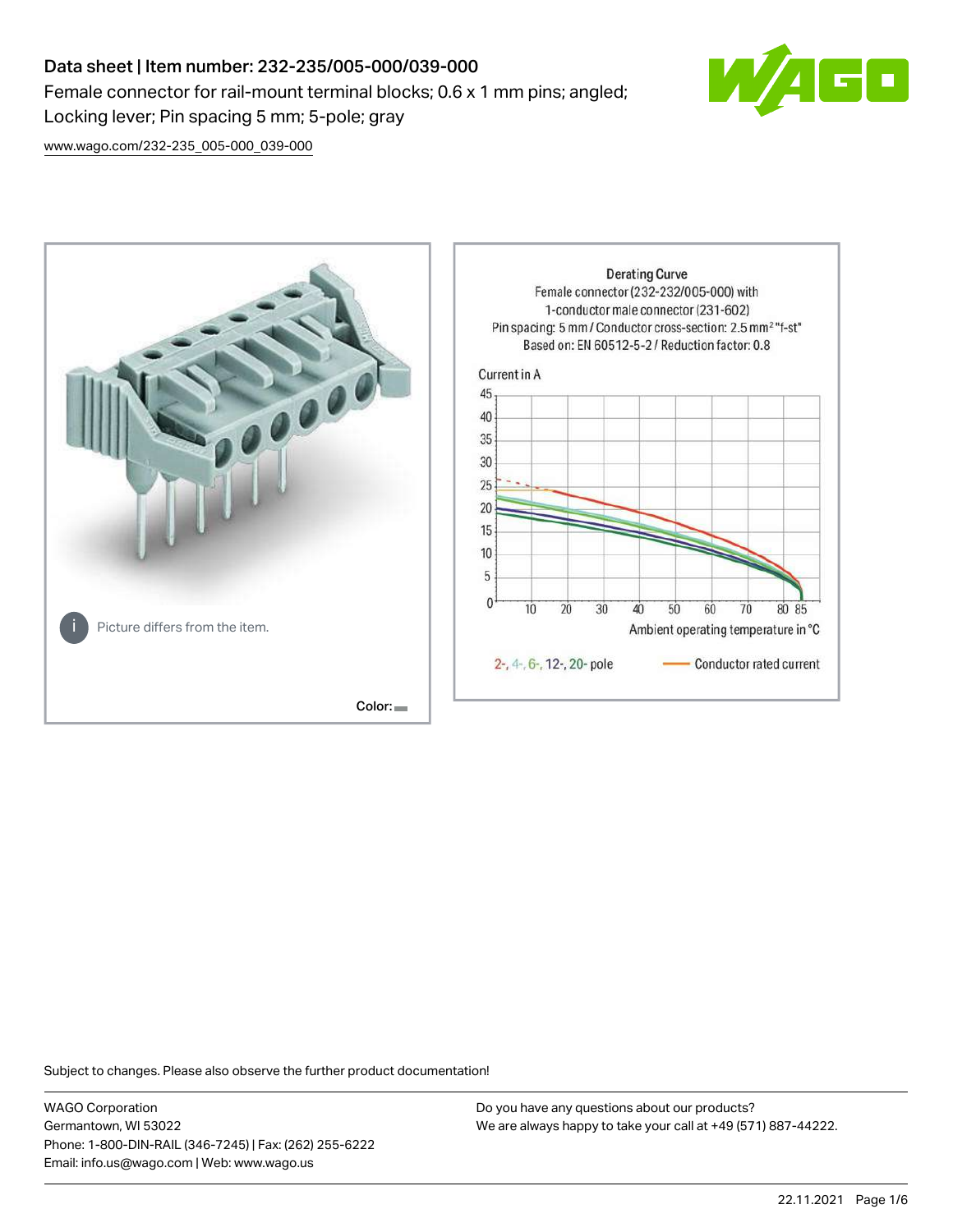

Dimensions in mm

L = pole no. x pin spacing

2- to 3-pole female connectors – one latch only

#### Item description

- $\blacksquare$  Pluggable connectors for rail-mount terminal blocks equipped with CAGE CLAMP $^\circ$  connection
- Female connectors with long contact pins connect to the termination ports of 280 Series Rail-Mount Terminal Blocks
- $\blacksquare$ Female connectors are touch-proof when unmated, providing a pluggable, live output
- $\blacksquare$ With coding fingers

Subject to changes. Please also observe the further product documentation! Data

WAGO Corporation Germantown, WI 53022 Phone: 1-800-DIN-RAIL (346-7245) | Fax: (262) 255-6222 Email: info.us@wago.com | Web: www.wago.us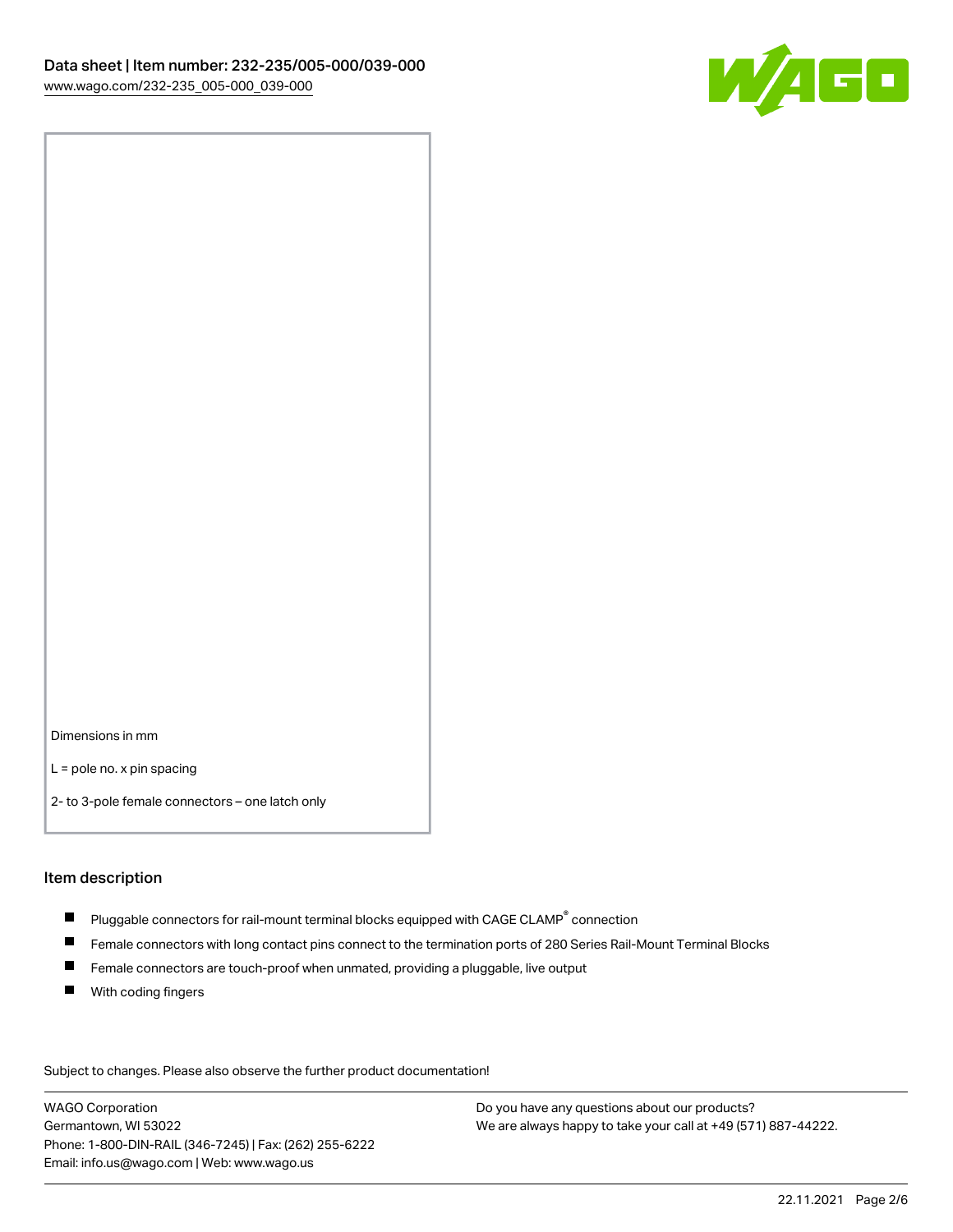

# Data

| Note |
|------|
|------|

| Safety information 1 | The <i>MCS – MULTI CONNECTION SYSTEM</i> includes connectors<br>without breaking capacity in accordance with DIN EN 61984. When<br>used as intended, these connectors must not be connected<br>/disconnected when live or under load. The circuit design should<br>ensure header pins, which can be touched, are not live when<br>unmated. |
|----------------------|--------------------------------------------------------------------------------------------------------------------------------------------------------------------------------------------------------------------------------------------------------------------------------------------------------------------------------------------|
| Variants:            | Other pole numbers<br>Other versions (or variants) can be requested from WAGO Sales or<br>configured at https://configurator.wago.com/                                                                                                                                                                                                     |

# Electrical data

# IEC Approvals

| Ratings per                 | IEC/EN 60664-1                                                        |
|-----------------------------|-----------------------------------------------------------------------|
| Rated voltage (III / 3)     | 320 V                                                                 |
| Rated surge voltage (III/3) | 4 <sub>k</sub> V                                                      |
| Rated voltage (III/2)       | 320 V                                                                 |
| Rated surge voltage (III/2) | 4 <sub>k</sub> V                                                      |
| Nominal voltage (II/2)      | 630 V                                                                 |
| Rated surge voltage (II/2)  | 4 <sub>k</sub> V                                                      |
| Rated current               | 12A                                                                   |
| Legend (ratings)            | $(III / 2)$ $\triangle$ Overvoltage category III / Pollution degree 2 |

# UL Approvals

| Approvals per                  | UL 1059 |
|--------------------------------|---------|
| Rated voltage UL (Use Group B) | 300 V   |
| Rated current UL (Use Group B) | 15 A    |
| Rated voltage UL (Use Group D) | 300 V   |
| Rated current UL (Use Group D) | 10 A    |

# Ratings per UL

| Rated voltage UL 1977 | 300 V |
|-----------------------|-------|
| Rated current UL 1977 |       |

# CSA Approvals

Approvals per CSA

Subject to changes. Please also observe the further product documentation!

| <b>WAGO Corporation</b>                                | Do you have any questions about our products?                 |
|--------------------------------------------------------|---------------------------------------------------------------|
| Germantown, WI 53022                                   | We are always happy to take your call at +49 (571) 887-44222. |
| Phone: 1-800-DIN-RAIL (346-7245)   Fax: (262) 255-6222 |                                                               |
| Email: info.us@wago.com   Web: www.wago.us             |                                                               |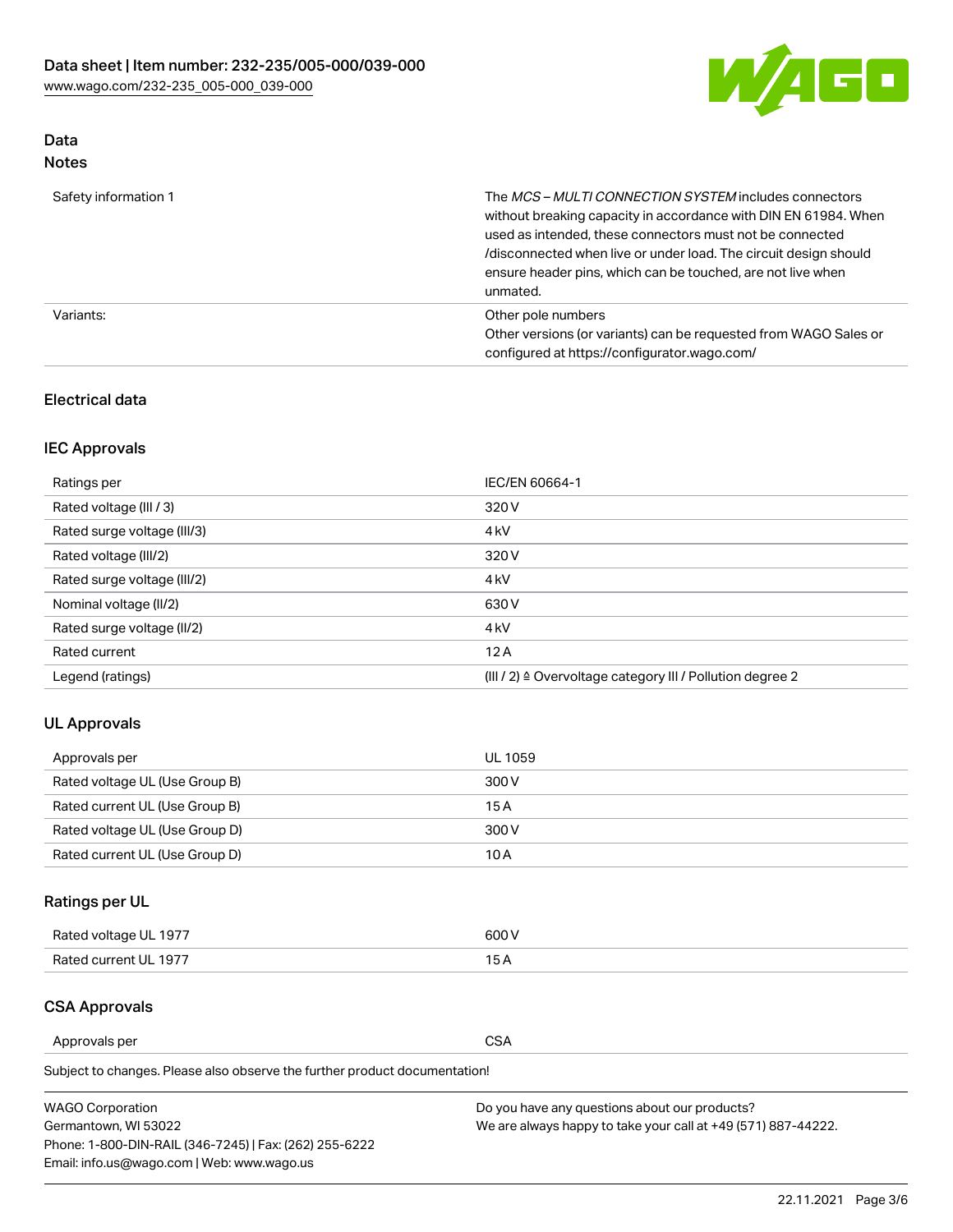Rated current CSA (Use Group D) 10A

60 W

| Rated voltage CSA (Use Group B) | 300 V |
|---------------------------------|-------|
| Rated current CSA (Use Group B) | 15 A  |
| Rated voltage CSA (Use Group D) | 300 V |

## Connection data

| Total number of potentials |  |
|----------------------------|--|
| Number of connection types |  |
| Number of levels           |  |
|                            |  |

## Connection 1

| Number of poles |  |  |
|-----------------|--|--|
|-----------------|--|--|

# Physical data

| Pin spacing             | 5 mm / 0.197 inch    |
|-------------------------|----------------------|
| Width                   | 40.8 mm / 1.606 inch |
| Height                  | 26.1 mm / 1.028 inch |
| Height from the surface | 11.6 mm / 0.457 inch |
| Depth                   | 11.6 mm / 0.457 inch |

## Plug-in connection

| Contact type (pluggable connector)                | Female connector/socket                   |
|---------------------------------------------------|-------------------------------------------|
| Connector (connection type)                       | for front-entry rail-mount terminal block |
| Mismating protection                              | No                                        |
| Locking of plug-in connection                     | locking lever                             |
| Mating direction to the rail-mount terminal block |                                           |

### Material data

| Color                       | gray             |
|-----------------------------|------------------|
| Material group              |                  |
| Insulation material         | Polyamide (PA66) |
| Flammability class per UL94 | V <sub>0</sub>   |
| Contact material            | Copper alloy     |
| Contact plating             | tin-plated       |
| Fire load                   | 0.12 MJ          |
| Weight                      | 6.1 <sub>g</sub> |

Subject to changes. Please also observe the further product documentation!

| <b>WAGO Corporation</b>                                | Do you have any questions about our products?                 |
|--------------------------------------------------------|---------------------------------------------------------------|
| Germantown, WI 53022                                   | We are always happy to take your call at +49 (571) 887-44222. |
| Phone: 1-800-DIN-RAIL (346-7245)   Fax: (262) 255-6222 |                                                               |
| Email: info.us@wago.com   Web: www.wago.us             |                                                               |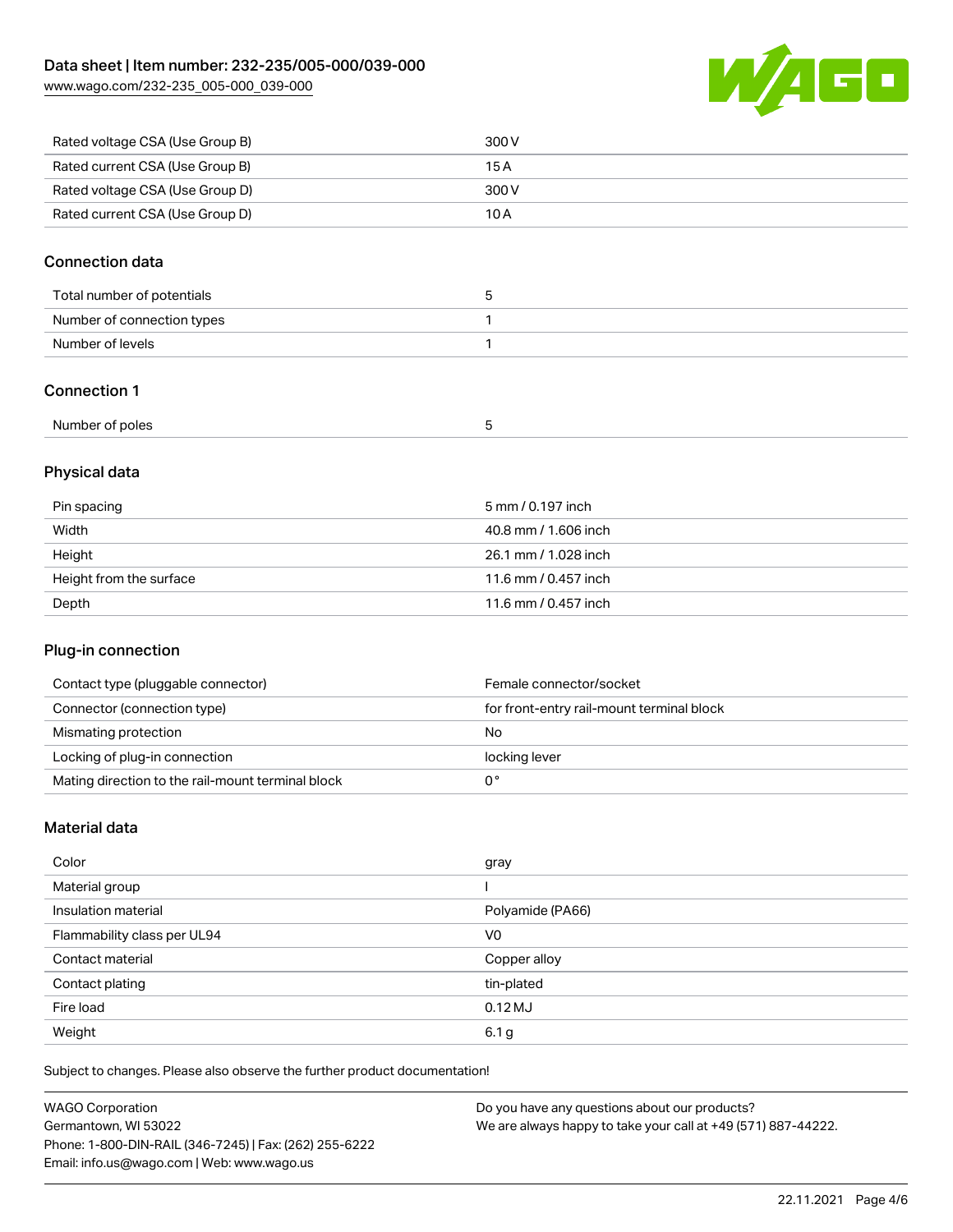

#### Environmental requirements

| Limit temperature range | $$ +85 °C<br>-60 |  |
|-------------------------|------------------|--|
|-------------------------|------------------|--|

### Commercial data

| Product Group         | 3 (Multi Conn. System) |
|-----------------------|------------------------|
| PU (SPU)              | 50 Stück               |
| Packaging type        | box                    |
| Country of origin     | DE                     |
| <b>GTIN</b>           | 4044918571999          |
| Customs tariff number | 8536694040             |

#### Approvals / Certificates

#### Country specific Approvals

|      |                                        |                                 | Certificate |
|------|----------------------------------------|---------------------------------|-------------|
| Logo | Approval                               | <b>Additional Approval Text</b> | name        |
| Æ    | <b>CSA</b><br>DEKRA Certification B.V. | C <sub>22.2</sub>               | 1466354     |

#### UL-Approvals

|        |                                |                                 | Certificate |
|--------|--------------------------------|---------------------------------|-------------|
| Logo   | Approval                       | <b>Additional Approval Text</b> | name        |
|        | UL                             | <b>UL 1059</b>                  | E45172      |
| $\Box$ | Underwriters Laboratories Inc. |                                 |             |

#### Counterpart



Item no.231-605 nem no.251-605<br>Male connector; 5-pole; Pin spacing 5 mm; gray [www.wago.com/231-605](https://www.wago.com/231-605)

#### Optional accessories

#### Testing accessories

Testing accessories

Subject to changes. Please also observe the further product documentation!

WAGO Corporation Germantown, WI 53022 Phone: 1-800-DIN-RAIL (346-7245) | Fax: (262) 255-6222 Email: info.us@wago.com | Web: www.wago.us